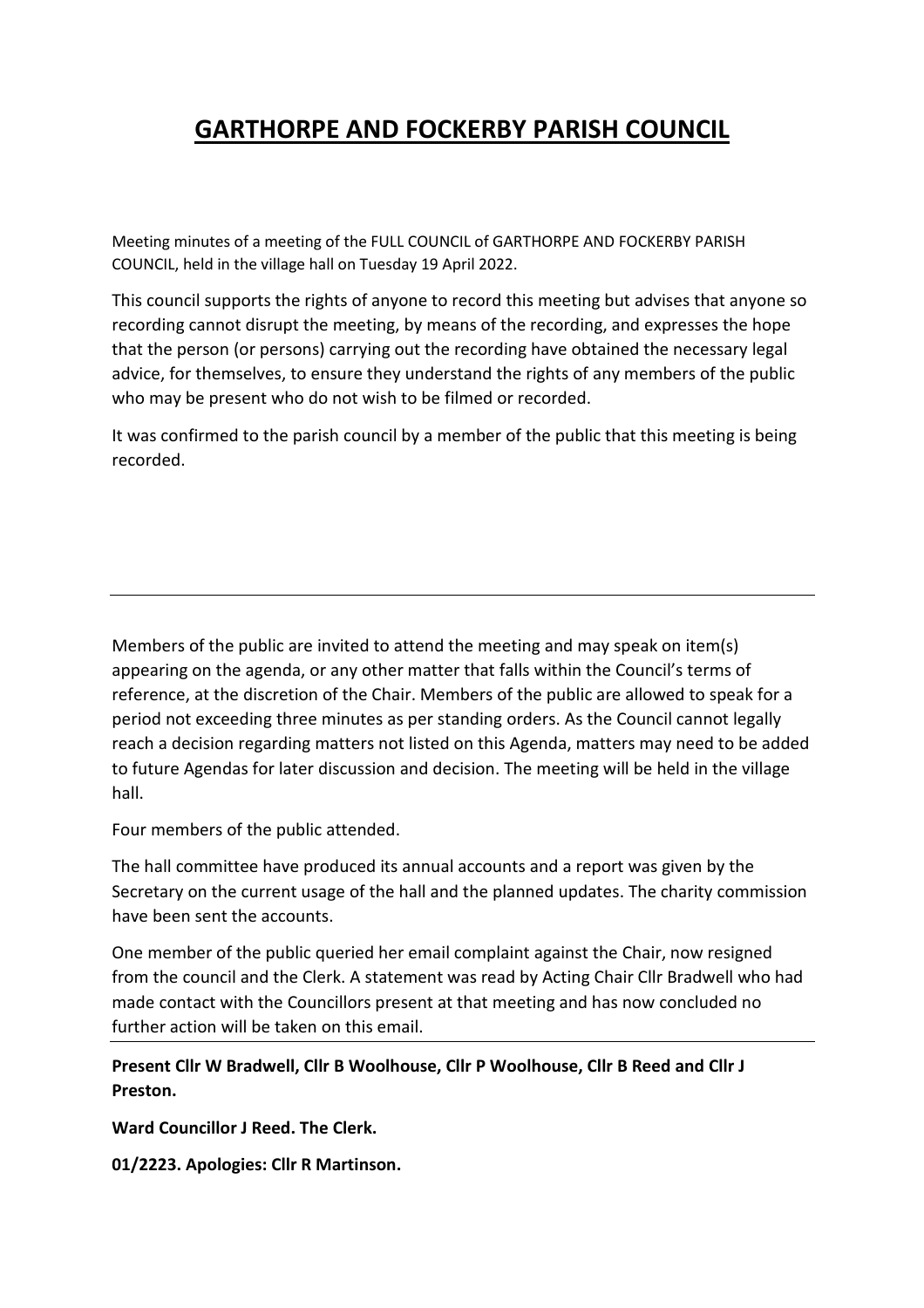**02/2223. Declaration of Interest:** The Parish Council's (Model Code of Conduct) Order 2011

**2.1 To record a declaration of Interest by any member of the council in respect of the agenda items listed below. Members declaring interests should identify the agenda item and type of Interest being declared.** 

**The clerk declared a pecuniary interest in RNS accountants, item 6.1, also in item 8.** 

**Councillors B & P Woolhouse in item 6.1 Micro grant applications.** 

## **03/2223. Minutes**

a. The minutes of the Full Council Meeting held in the village hall on 31 January 2022 had previously been circulated to the councillors. The chair signed these as a true and complete record. Proposed Cllr P Woolhouse seconded Cllr B Woolhouse. All for.

## **04/2223. Matters arising from the Minutes:**

4.1 Play area. A member of the public had reported a faulty roundabout at the park, this has been taped off by the parish councillors. J Smith, as a member of the public, was able to report to the council that the bearings were rebolted last year and it is a piece of old equipment. As an emergency Health and Safety issue repairs up to a value of £150 can be carried out. A possibility that Cllr B Reed can look at the roundabout. All for.

4.2 Playing field. Cemetery update. A tree was affected by Storm damage. The gardener has recommenced at the cemetery and litter collections are being carried out by the councillors. Volunteers have cleared the park of litter and the tree has been made safe. The park is being well used by the village.

4.3 NAT representative. 4 meetings a year are held. No one volunteered for this committee.

4.4 SSE representative. Cllr P Woolhouse volunteered to serve on this committee which holds 6 meetings a year. Cllr B Woolhouse will act as deputy.

4.5 Communal burning pile. NLC update. It is being looked into by NLC but is a very expensive project to clear the site. There is no further use being made of this rubbish which is good news for the village. Ward Councillor J Reed agreed to contact NLC officer for an update.

# **05/2223. NLC Ward Councillor Update:**

Cllr Reed offered her apologies re her non-attendance at meetings due to an Achilles heel operation. Cllr Reed advised that at the recent NAT meeting with the police advised their local priorities are concern on vehicle speeding, Countryside crime and low level anti-social behaviour.

North Lincs Council update – Ukraine, we are flying the Ukrainian Flag and have been lighting Church Square to show our support. We of course checked our contracting arrangements on day 2 and are pleased to confirm there are no contracts awarding monies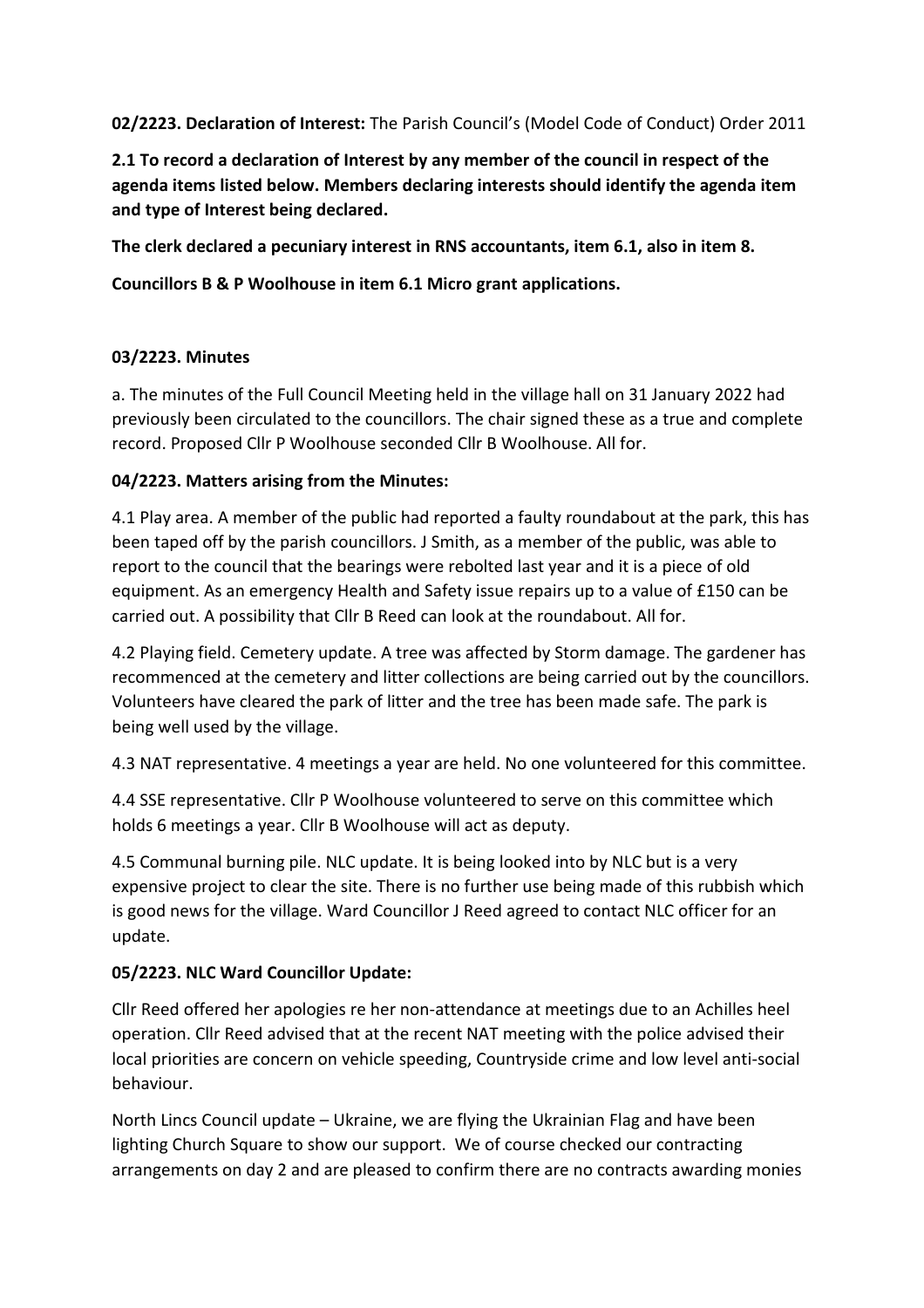to any Russian companies. Evacuees have arrived in North Lincolnshire, and we are working with the Government programme and residents. We are matching families to education, medical and employment facilities.

Government grants for assistance with fuel bills, £150 is awarded to households living in properties with council tax bands A-D and will be paid in May into the bank account of the direct debit customers. A different option will be available by the end of May for those people who pay by cash or standing order.

A new school for 16–24-year-olds is called Trent Valley and will cater for Special Needs. The Cygnets complex care is being replaced with another purpose-built centre levelling up our area. Concessionary fares are maintained, and we are the only Council locally to offer before 0930 peak time free fare and Saturdays. Health related news is that the CCG is being replaced by the Humber Coast and Vale trust and Council members and Directors have seats on the board secured, this will integrate Health and Social Care.

#### **06/2223. Financial Update:**

New cheque signatory is required. Cllr W Bradwell and Cllr B Woolhouse both volunteered.

Community Account on 7 April 2022 £9412.90 Business Account on 7 March 2022 £1069.59 HSBC charges February £9.00 and March £13.

Loan Payment £880.16 has been advised on 26 April 2022

£250 Jubilee Grant from NLC awarded.

£185 Spring in Bloom NLC awarded.

**6.1.** Accounts for payment.

Retrospective cheques

N Ingleton Cotton Bunting £330

N Ingleton Working from home £48

N Ingleton wages Confidential.

N Ingleton postage £2.19

RNS Stationery/printing costs £81.24 full year.

RNS Payroll £16.80

Water Plus Ltd £44.53

A J Macdonald £159.82

Cheques Due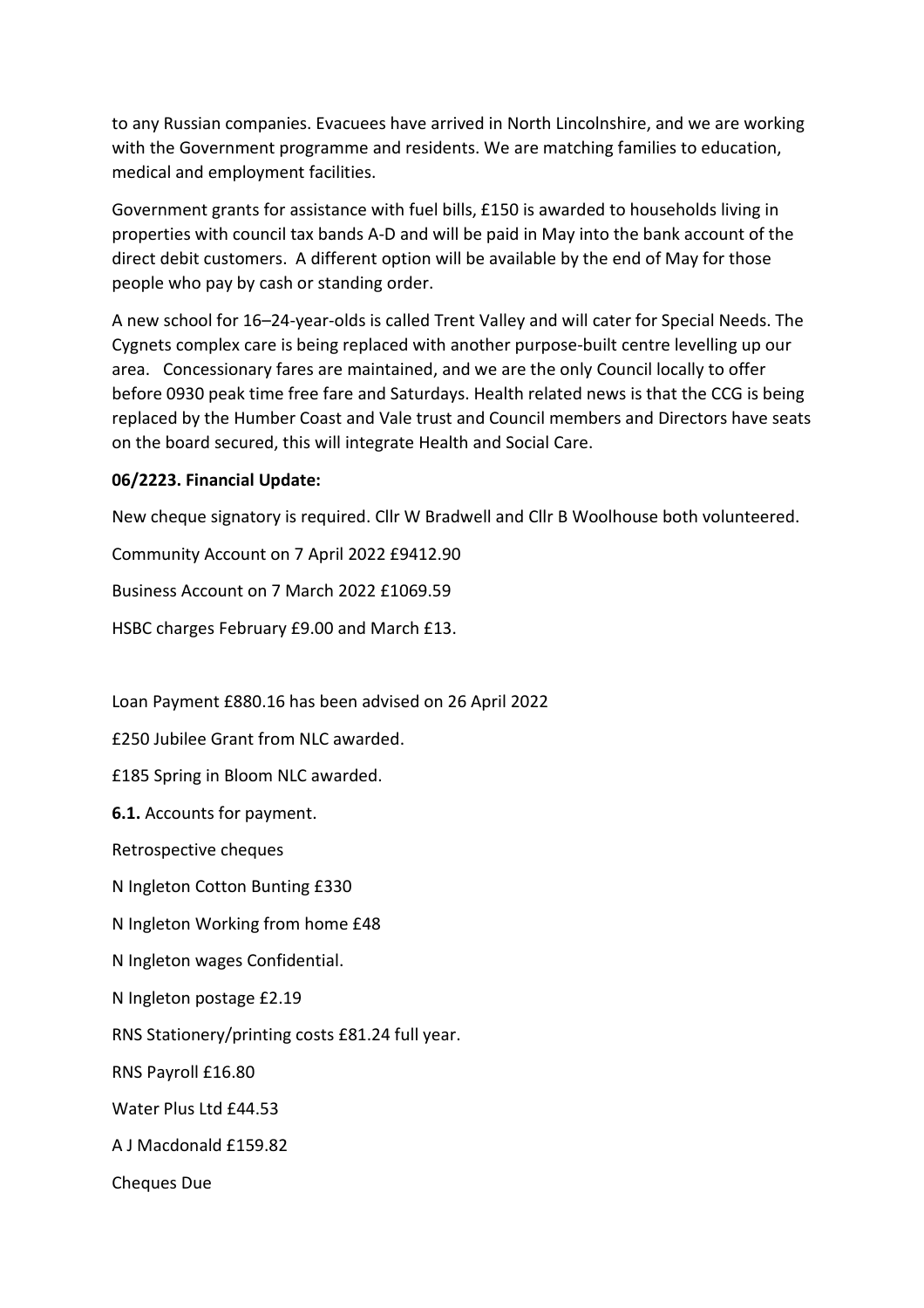ERNLLCA membership £330.09. All councillors voted to continue this membership.

Marshfield Enterprises Ltd Grass cut 1 £492

Marshfield Enterprises Ltd parish paths £225.60

N Ingleton working from home £24

BHIB Ltd Annual Insurance £457.48

NLC Trade waste collection costs £413.40

All these payments were approved by all councillors.

#### **Micro grants.**

Top up claim £1200 submitted to Grant maximum of £1800 by Clerk to NLC at 31 March 2022.

Applications P Woolhouse

B Woolhouse

Subject to approval by the Community Team then payments of £300 can be paid for each application towards the Jubilee celebrations. Ward Councillor Julie Reed advised on deferring the payments until the Community Team approve payment.

#### **7/2223 Correspondence:**

7.1 New Co Option forms for completion. D Martinson was welcomed to the parish council.

7.2 Further co-option vacancy. No expressions of interest. Cllr Johnston has failed to attend parish council meetings for 6 months and the clerk has to advise NLC that there is a further vacancy on this council.

7.3 Queens Platinum Jubilee. Beacon, costs are £490 plus vat, with a I hour burning time. This will be a special village event. Bunting costs are net £275; the parish council claimed the NLC Jubilee grant for £250 with the parish council making up the funding of £25. Bulb planting is being arranged by Incredible Edible Marshland. A beacon is being discussed but the Beacon suggested had not been ordered. There is no formal committee in place for the event, the parish councillor attendees are Cllr Woolhouse and Cllr Martinson also taking part are Friends of Garthorpe and the village hall committee. The picnic in the park will be a Hog Roast, celebration cake and teas and coffees. Party games and prizes will be awarded and ration books will be delivered to the 234 people who wish to take part. The parish councillors discussed payment for the Hog Roast. The micro grant applications would cover £600. If the micro grant applications do not succeed then a proposal was made that the parish council would pay the full amount. Proposed Cllr Bradwell seconded Cllr Preston. Marquees and electric are needed together with field toilets.

7.4 NLC Code of Conduct issued to all Councillors. A manual copy was handed to Cllr Reed.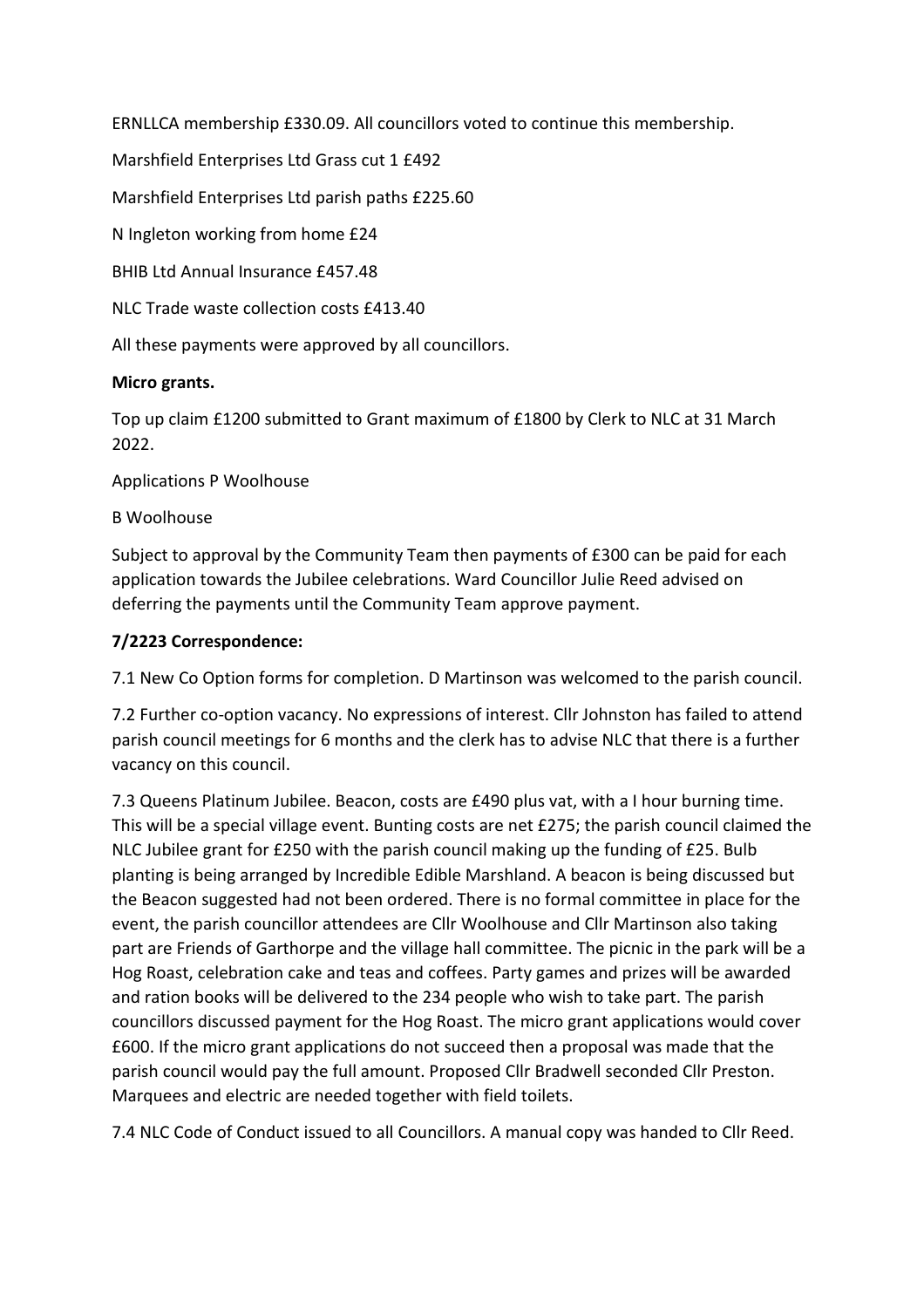7.5 Luddington and Haldenby PTA email application for a donation. Relevant forms have been issued by the Clerk.

7.6 Spring in Bloom. £185 allocated to the village. John Smith kindly agreed to volunteer to purchase suitable plants.

7.7 CPRE. The clerk will include on the next agenda.

7.8 Isle of Axholme Flag. Ward Councillor Reed to bring to the next meeting.

7.9 Village Hall committee letter and the accounts. The presentation was made at the Annual Parish Meeting by the Secretary. The information has been sent to all parish councillors.

7.10 Mower. The clerk has a letter from Scunthorpe Lawnmowers which states that the current mower is uneconomical to repair. The mower required is a John Deere. The clerk had contacted one firm who may have a second hand mower available. The purchase of a second-hand mower was not thought to be the way forward. Cllr Bradwell agreed to contact local firms for prices. If a grant application is to be made then 3 quotes will be needed. Ward Councillor Julie Reed will issue the policies needed to secure funding. Funding can be from Awards for All, Environmental challenge grant or SSE. Cllr Reed offered to act in her capacity as Community Funding Officer and write the bids required and the council resolved to approve.

#### 7.10 continued

Some funding bids have to display consultation with the community. Agenda item for the May meeting. The grass will need cutting and John Smith will undertake for 3 cuts at £50 to ensure that the field looks well maintained. Proposed Cllr Bradwell Seconded Cllr P Woolhouse that a mower is purchased through grant monies by the parish council. The selling of the old mower will need to be looked at. All for John Smith cutting the field 3 times to ensure its maintenance.

7.11 National Grid Humber Low Carbon Pipelines Project. Noted.

# **8/2223 Clerk.**

The clerk left the room.

Clerks' wages to review, new national agreement has arrived. Backdate to 1 April 2021.

# **9/2223. Planning:**

PA/2022/568